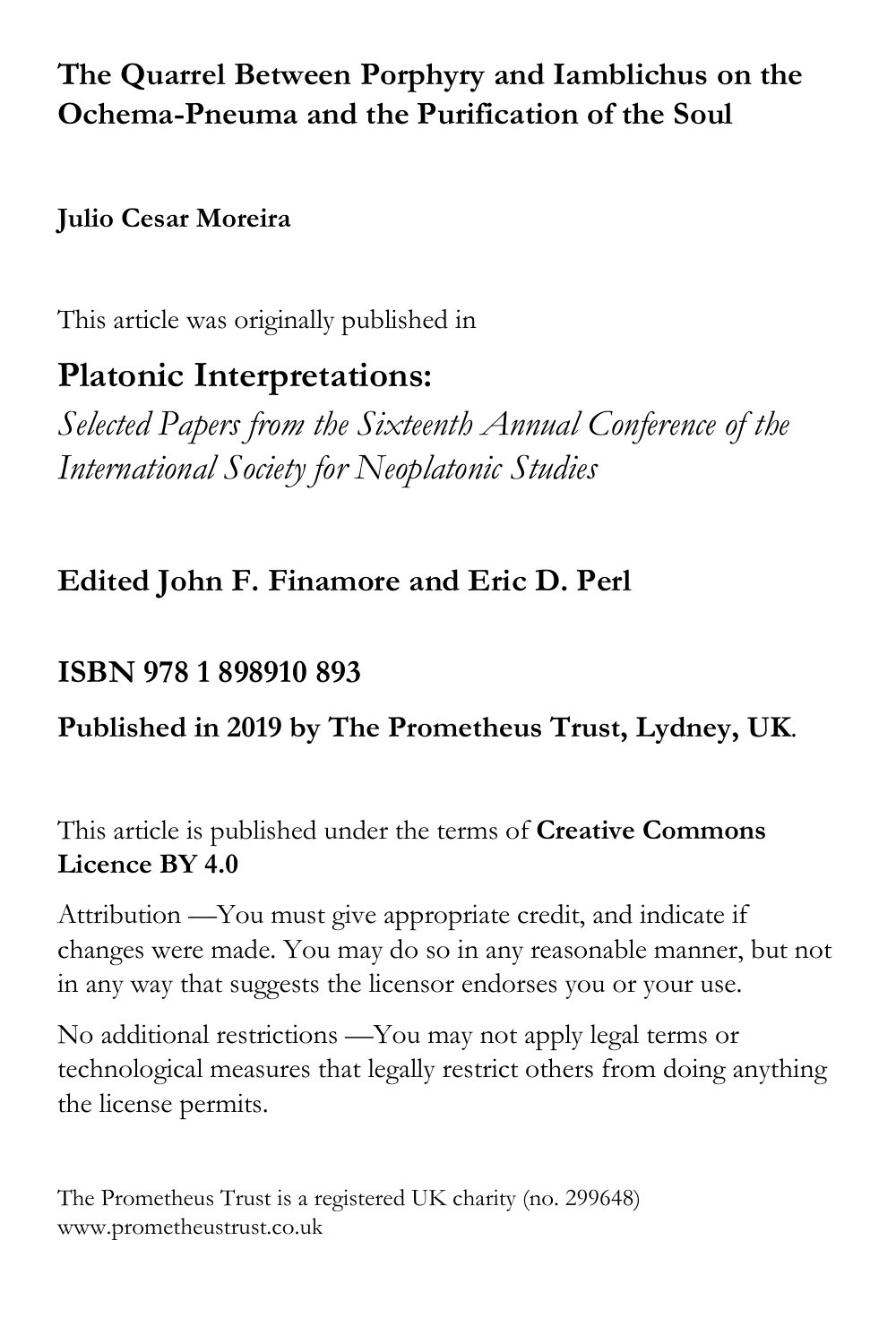## The Quarrel Between Porphyry and Iamblichus on the *Ochema-Pneuma* and the Purification of the Soul

### Julio Cesar Moreira

Ένθοῦσ ό Σῦρος πολυμαθὴς ό Φοἶνιξ (David, *Porph. Isag. Proem.* 92)

At a time when traditional cults and rituals were about to be suppressed, Iamblichus, in a debate with Porphyry, managed to articulate a philosophical foundation for such mysteries. As Iamblichus often emphasized, this undertaking is beyond adequacy of verbal discourse, [1](#page-1-0) nonetheless, he does express it, as far as possible, in a *sui generis* encounter of the philosophical *lógos* from the Platonic tradition with these archaic practices.

 *De Mysteriis* is undoubtedly for us Iamblichus' most relevant work of those that have survived to the present day.<sup>[2](#page-1-1)</sup> Epistolary in nature, it is essentially a series of responses to a set of problems  $(\alpha \pi \omega)$ proposed by Porphyry on the nature of the gods and the appropriate modes of worshipping them. In it, under the pseudonym of Abammon, Iamblichus writes with the authority of an Egyptian priest and thereby proceeds to clarify the doubts and difficulties formulated by Porphyry in his *Letter to Anebo. [3](#page-1-2)* Scholars have predominantly characterized this philosophical dialogue as a hostile disagreement between a

<span id="page-1-0"></span><sup>1</sup> Cf. *de Myst.* I.2.6,6-7,3.; also about ἔμφυτος γνῶσις: *de Myst.* I.3.8,3–9; 9,8-12; 10,4-7.

<span id="page-1-1"></span><sup>2</sup> As is well known, "*De Mysteriis*" is an abbreviation of the title coined by Marsilio Ficino in 1497: *De Mysteriis Aegyptiorum, Chaldaeorum, Assyriorum*. The original title of the work is: "Master Abammon's reply to Porphyry's letter to Anebo, and the solutions to the difficulties contained therein" (Άβάμμωνος διδασκάλου πρὸς τὴν Πορφυρίου πρὸς ´Ανεβὼ ὲπιστολὴν ὰπόκρισις καὶ τῶν ἐν αὐτῇ ἀπορημάτων λύσεις).

<span id="page-1-2"></span><sup>&</sup>lt;sup>3</sup> Anebo's identity is unknown, supposedly he would be an Egyptian priest, pupil of Iamblichus. On this matter see: Clarke; Dillon; Hershbell (2004) XXVII-XXXVII; Shaw (1995) 7-8; Clarke (2001) 8-9.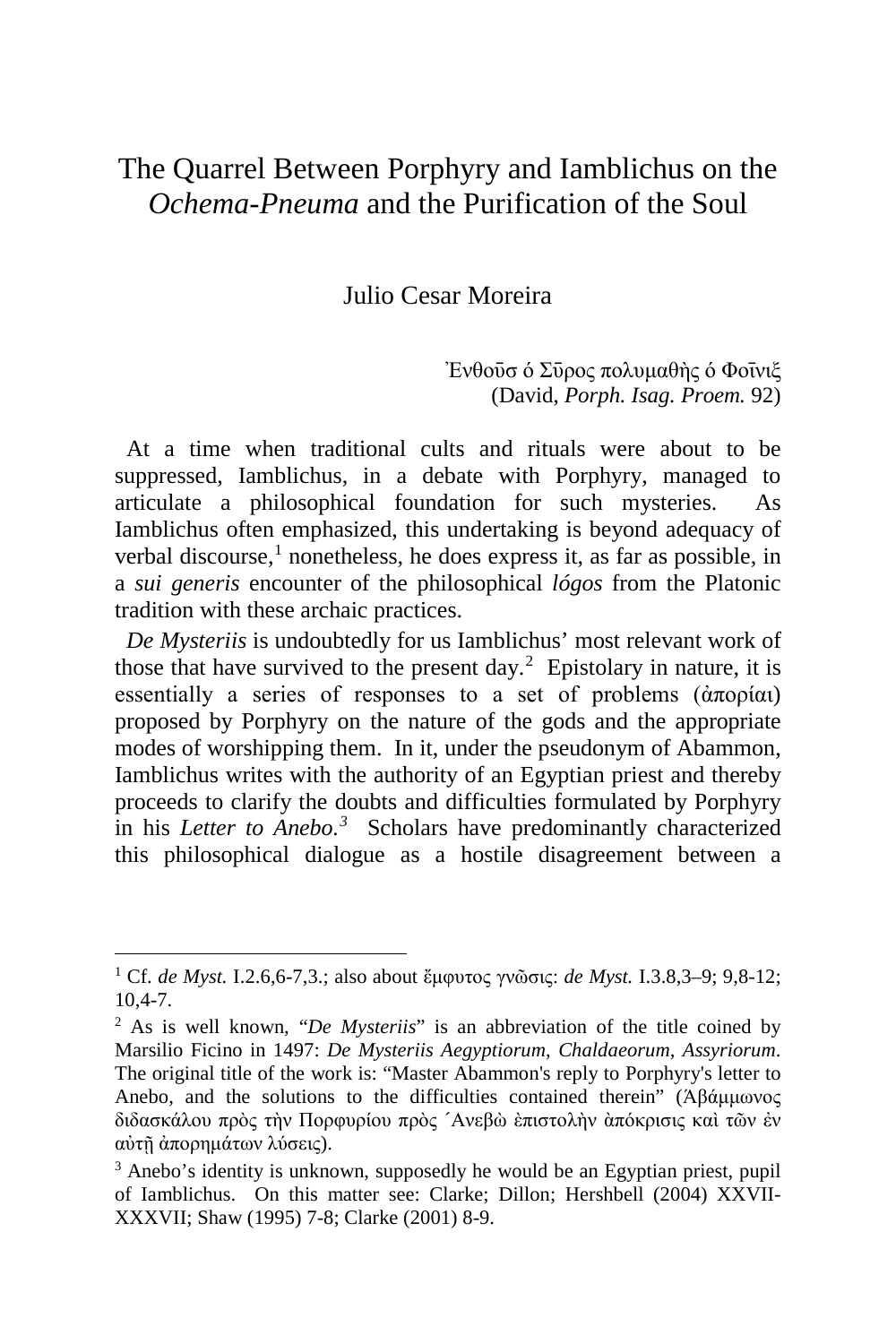skeptical Porphyry and an apologetic Iamblichus. [4](#page-2-0) Whatever the mood between them, there were certainly philosophical differences that led them to divergent paths. This paper traces the presupposed philosophical background of this quarrel – which itself is not explicit in *De Mysteriis –* by gathering, analyzing and reconstructing, from their remaining works and preserved fragments, the thoughts of each author about the purification and ascent of the soul.

Porphyry's standpoint on the efficacy of rituals

 The background of Porphyry's critique on the efficacy of traditional cults is well expressed, above all, in his work *On Abstinence from Animal Food*. There, one can apprehend an important part of his opposition to Iamblichus' Theurgy. For Porphyry, as we argue here, pure "theoretical" practices are the facilitators for the ascension of the soul back to the One, and therefore the true philosopher must discard all material worship, since the commitment to materiality can only prevent any real relationship with the gods.

In the second half of Book 2 of *Abst.* (chs. 33-61), Porphyry discusses the true philosopher. As a priest of the true God, what sacrifices should he make? (*Abst.* 2.49) Porphyry's answer unfolds through a range of initiatory and mysterious traditions such as the Pythagorean poems, Orphic poems, Chaldean Oracles, and Hermetic treatises. He argues:

To the god who rules over all, as a wise man said,<sup>[5](#page-2-1)</sup> we shall offer nothing perceived by the senses, either by burning or in words. For there is nothing material which is not at once impure to the immaterial. So not even logos expressed in speech is appropriate for him, nor yet internal logos when it has been contaminated by the passion of the soul. But we shall worship him in pure silence and with pure thoughts about him.<sup>[6](#page-2-2)</sup> (*Abst.* 2.34.2)

For the intelligible gods, in turn, hymns and prayers should be offered (*Abst.* 2.34.2-4). Offerings of crops and other inanimate foods are

<span id="page-2-0"></span><sup>4</sup> Clarke (2001) 7; Clarke; Dillon; Hershbell (2003) XXII; Shaw (1995) 13-15. With a different opinion, Athanassiadi [(1993) 119; (1995) 245] claims that Iamblichus is a patient and caring replier.

<span id="page-2-1"></span><sup>5</sup> According to Gillian Clark (2014) 152 n.291: "The 'wise man' is Apollonius of Tyana, *On Sacrifices* (*Preparation for the Gospel* 4.13), which has evidently influenced 2.34.2".

<span id="page-2-2"></span><sup>6</sup> All translations from *Abst*. are by Gillian Clark.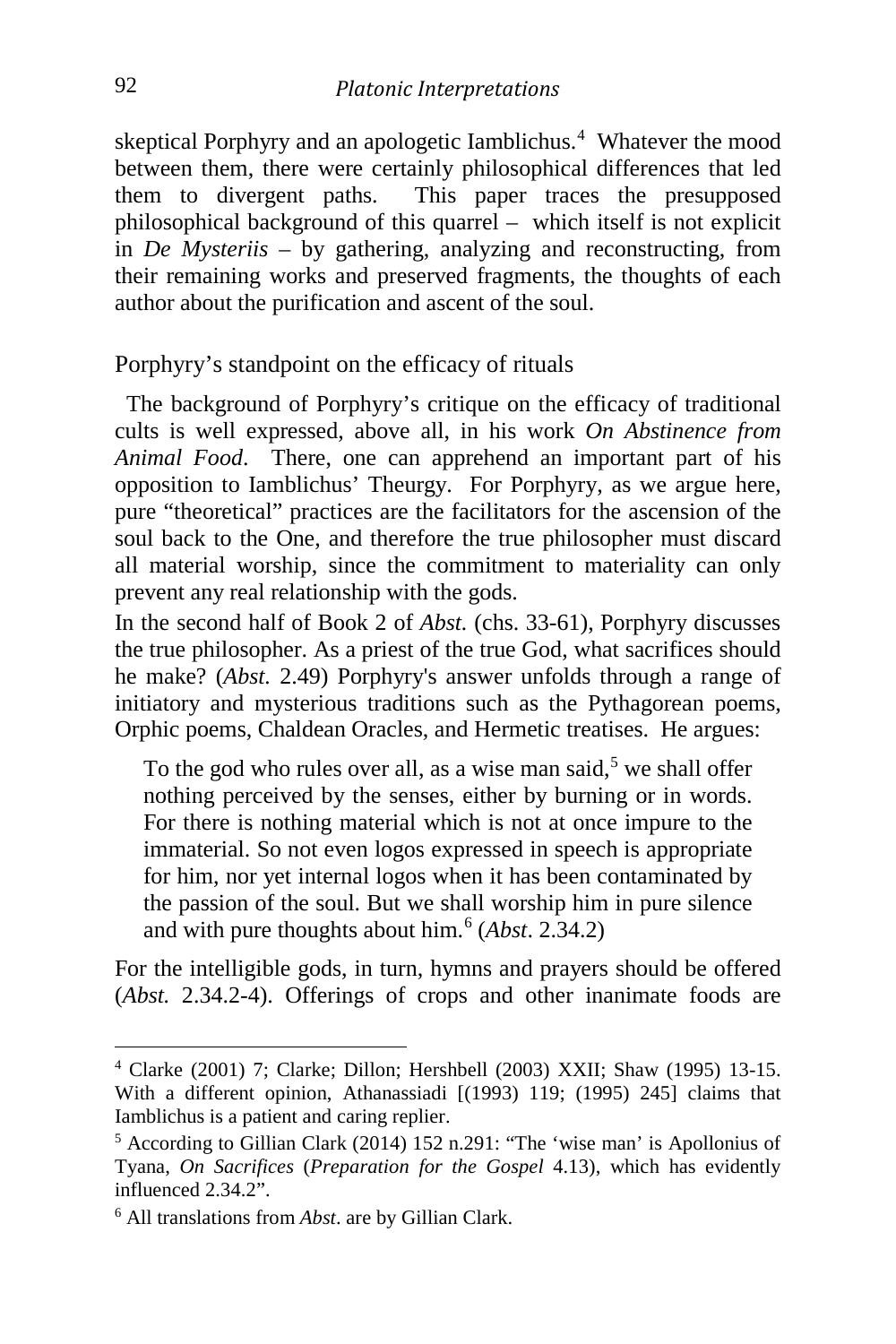welcome to the visible deities, but animal sacrifice only attend to the evil daemons, who disguise themselves as gods (*Abst.* 2.36-43). Even if animals are to be sacrificed for protection against the attacks of evil daemons, to eat them (as was traditionally done),<sup>[7](#page-3-0)</sup> will only attract these daemons to themselves and contaminate the body and soul (*Abst.*  2.44-54). It is worth noting this certain awe of Porphyry in regard to evil daemons. In *Abst.* lies the clarification of what his concept of evil daemons are. Porphyry explains that "the concept of daemons is confused and leads to serious misrepresentation" (*Abst.* 2.37.4-38.4) and that there is the common sense that a certain multitude of invisible gods who receive the general name of daemons,

…all of them can do harm if they are angered by being neglected and not receiving the accustomed worship, and on the other hand that they can do good to those who make them well-disposed by prayer and supplication and sacrifices and all that goes with them. (*Abst.* 2.37.5)

He exposes, however, his own concept on the difference between good and evil daemons.

All the souls which, having issued from the universal soul, administer large parts of the regions below the moon, resting on their *pneuma* but controlling it by reason, should be regarded as good *daimones* (...) It is impossible for these *daimones* both to provide benefits and also to cause harm to the same beings. (*Abst.* 2.38.2)

But the souls which do not control the *pneuma* adjacent to them, but are mostly controlled by it, are for that very reason too much carried away, when the angers and appetites of the *pneuma* lead to impulse. These souls are also *daimones*, but may reasonably be called maleficent. (*Abst.* 2.38.4)

Porphyry proceeds (*Abst.* 2.39-53) to explain how evil daemons shape their own *pneuma* and how they corrupt themselves by the passions through it; he also details the various modes of concealment and deception that evil daemons engender. [8](#page-3-1) The rational control of the *pneuma* is, therefore, the determinant factor that distinguishes the good

<span id="page-3-0"></span><sup>7</sup> Cf. *Abst.* 2.54-7; cf. also *De philosophia ex oraculis* fr. 317. All references from Porphyry's fragments are Smith's.

<span id="page-3-1"></span><sup>8</sup> About hassles caused by evil daemons see also: *De philosophia ex oraculis* fr. 326; 346,8-28*.*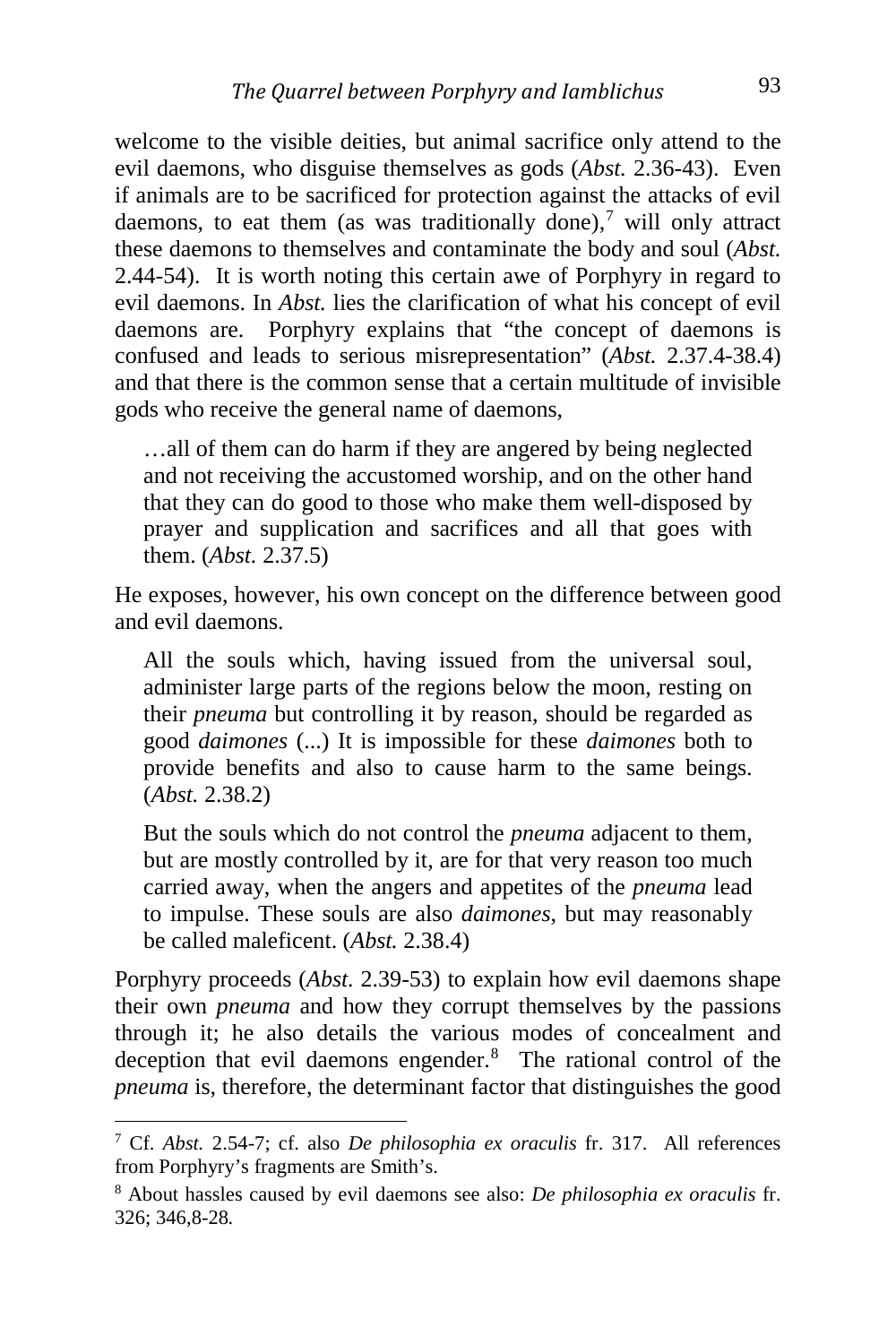from the evil daemon. It is thus necessary to better understand the Porphyrian concept about this *pneuma* that a soul possesses, since it is a fundamental and determinant concept for the philosophical debate regarding the effectiveness of Theurgy found in *De Mysteriis*.

 The theory of the pneumatic vehicle of the soul (or the *ochemapneuma*, as it is commonly called) is gathered from several works by Porphyry.<sup>[9](#page-4-0)</sup> According to the philosopher, the soul in its descent through the celestial spheres is enwrapped by a vehicle (όγημα) initially ethereal, subtle and pure, a nature that is identified with the concept of *pneuma,* [10](#page-4-1) which keeps on changing and becoming denser as the faculties and functions are added to it and that the soul gathers from every celestial sphere until it becomes humid and heavy enough to come into contact with generation and to establish itself in the body. Thus, the condensation of the *ochema* coincides with the formation of the irrational component of the soul to the point where the two concepts are roughly interrelated. This theory of Porphyry is strongly determined by the doctrine of his master Plotinus that the soul does not descend entirely, but partly remains in contemplation of the intelligible.<sup>[11](#page-4-2)</sup> As is known, this doctrine of Plotinus will be harshly criticized by Iamblichus. [12](#page-4-3) However, it does indeed appear to characterize the Porphyrian theory of the *ochema-pneuma* by defining the boundaries between the rational or higher soul, thus considered pure intelligible essence, and the lower or irrational soul. Such a distinction encompasses both generation and immortality: the rational soul is created directly from the Demiurge, the lower soul and its vehicle originates in the celestial spheres; the rational soul is eternal, and the irrational soul and its *ochema-pneuma* dissolve into the cosmos.

 The *post-mortem* destiny of the *ochema* and lower soul, and therefore of individuality, depends, in reality, on the way of life that the soul has led. If the *ochema* is impure and contaminated with aggregates

i,

<span id="page-4-0"></span><sup>9</sup> E.g. *De Antro Nympharum* 10-11*; Sententiae* 29*; Ad Gaurum XI* 49, 18*; Abst. II*  38-39.Proclus' reports on this subject can also be found in his *Comm. Remp.* and *Comm. Tim..*

<span id="page-4-1"></span><sup>10</sup> *Ad Gaurum* XI 49, 18.

<span id="page-4-2"></span><sup>&</sup>lt;sup>11</sup> Cf. *Enn.* 4.8.8. About this doctrine in Plotinus see: Blumenthal (1971); idem (1987) 560; Steel (1978) esp. 34-38. See also Porphyry *Abst*. 1, 41-2, and Clark (2013) notes *in loco*. 12 Iamblichus, *De An.* I.337,13-380,29.

<span id="page-4-3"></span>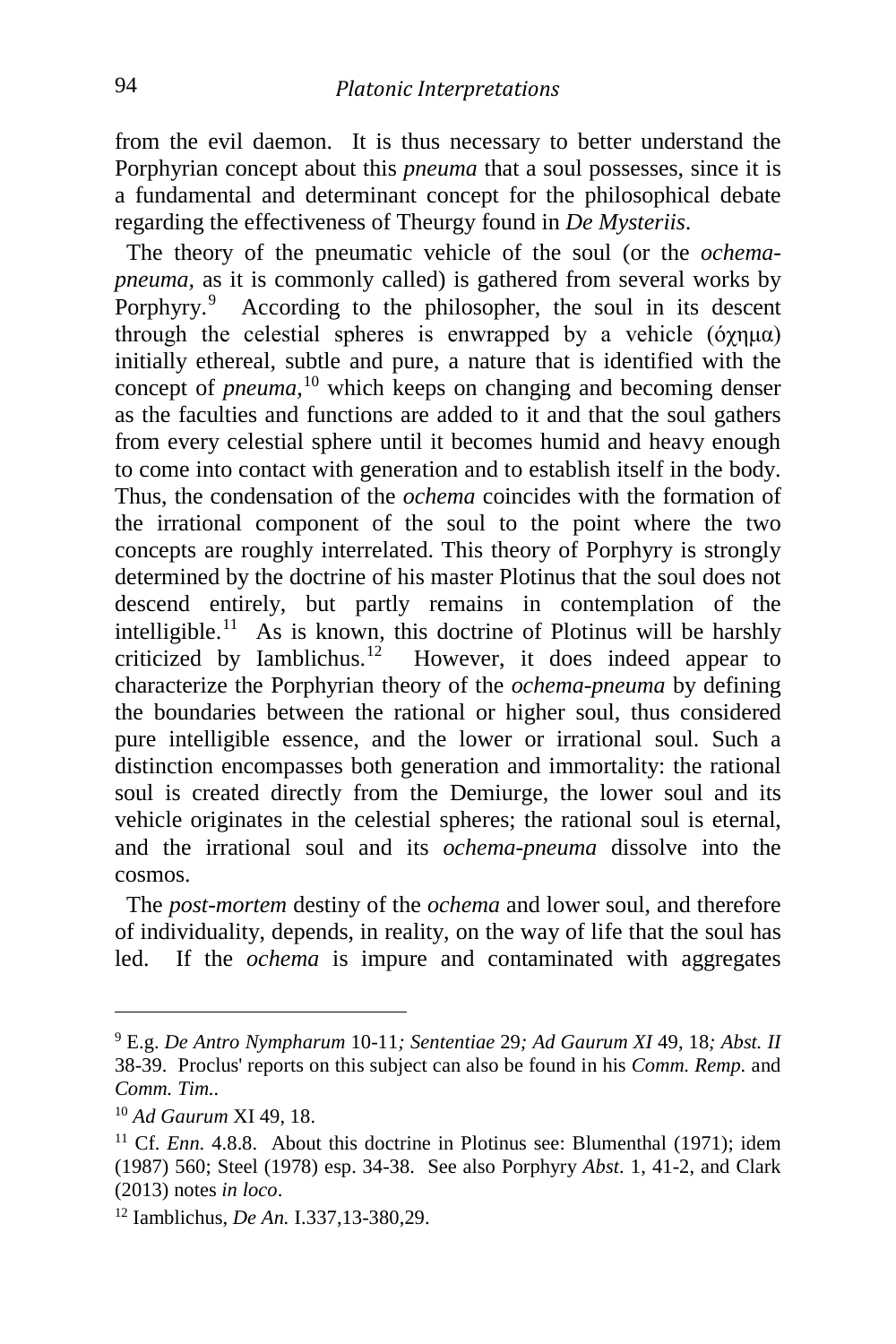derived from bodily passions, it will be dense, and will cause the soul to reincarnate again in the earthly world. The purified *ochema*, in its turn, enables the return of the immortal soul to the One, and in this ascent it also returns to its origins, dissolving again into the ether of the celestial spheres, thus releasing the immortal soul into definitive union with the One.

 The *ochema-pneuma* is, therefore, a semi-corporeal reality established between the rational soul and the material body, with a mediating function between these two distinct realities. In addition, it comes to encompass all the lower faculties of the soul, as well as to acquire and contain certain faculties and functions of its own, among them, one that is most meaningful for this current research, the *phantasía*, that is, the imaginative faculty of the human being that mediates the perception between interiority and exteriority, and which is acquired in the solar sphere.<sup>13</sup> It is by means of this correlation of the pneumatic vehicle with *phantasía* that Porphyry explains the phenomenon of oracular visions. In this context, *phantasía* not only assumes a divinatory connotation but also develops a soteriological function, by mediating the interaction between the irrational soul with a higher reality, i.e. the daemon, in the case of Porphyry, which, as seen, also has its own pneumatic vehicle (*Abst.* II 38). The daemon, having the ability to shape its own *pneuma*, presents a representation of itself to the medium's (δοκεύς) *phantasía.* [14](#page-5-1) Here, an important distinction between good and bad daemons can be found, since we are told that one of the things that evil daemons do is precisely to conceal their own representation by impersonating other deities. Besides, the difference in dealing with good or evil daemons is the difference between Theurgy and witchcraft (γοητεία).<sup>15</sup> The relationship with a beneficent daemon determines a kind of assimilation of man with the divine, and assists him/her in his/her liberation of the harmful influences of passions and matter. However, in Porphyry's view, Theurgy is limited, since it only operates in that intermediary zone between soul and matter, i.e., the pneumatic vehicle of the soul, assisting in the purification of the lower soul only.<sup>[16](#page-5-3)</sup> This purification of the *ochema-pneuma* is, therefore, solely the removal of one obstacle to the ascension of the immortal soul, but still not the final step. In this

<span id="page-5-0"></span><sup>13</sup> Cf. Proclus, *In Tim*. I 147; III 234.

<span id="page-5-1"></span><sup>14</sup> Cf. also *De philosophia ex oraculis* fr. 349 12-16; 350.

<span id="page-5-2"></span><sup>15</sup> Cf. *Abst*. II.41.5.

<span id="page-5-3"></span><sup>16</sup> Augustine, *De Civ. Dei* X.27; X.9; *Regr. Anim*. fr. 287, 288, 290.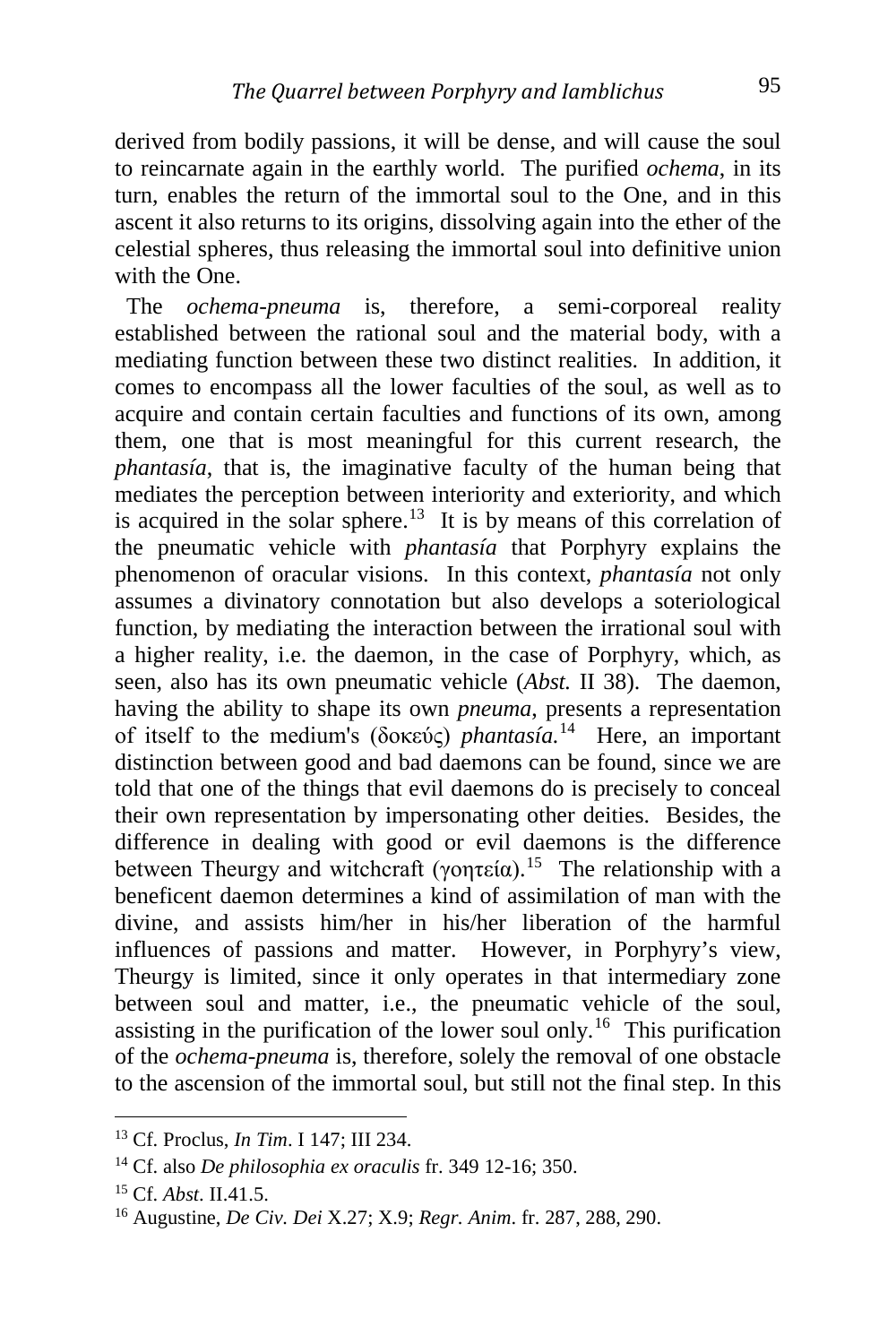way, Theurgy may even have a cathartic function, but it is not able to raise the soul into pure contemplation... this is a function of philosophy.

 There are thus, for Porphyry, two distinct paths of purification. This is clearly explained in the fragments of his work *De Regressu Anima* preserved by Augustine.<sup>17</sup> There, Porphyry emphasizes that the rational soul cannot be purified by theurgical rites (*De Civ. Dei* X.27). Augustine says that Porphyry did not find Theurgy useful to the philosopher since it was only a means of purification of the lower soul. Through Theurgy the daemon can elevate the lower parts of the soul not to the Father (the One), but only to the ethereal deities (ibid.). In this manner, Theurgy was effective as "quasi-purgatory", and, according to Augustine, [18](#page-6-1) even this was admitted with much hesitation and embarrassment on the part of Porphyry. In fact, for him such rituals were reserved only for those intellectually unfit for philosophy.<sup>19</sup> Augustine alludes to an "other way" granted by Porphyry to purify the lower soul: the virtue of continence ("*possession continentiae virtute purgari*"; ibid. X.28). This is the path conceived by Porphyry as the means for novice philosophers to purify their lower soul and their *ochema*. This path was independent of any assistance offered by the traditional cults and rites, and properly prepares philosophers to progress to a last stage which aims for the contemplation of intelligible realities, and ultimately union with the One. But that was not an easy achievement. Porphyry emphasized the fact that only a few will reach God by virtue of their intellect (ibid.  $X.29$ ).<sup>[20](#page-6-3)</sup>

 Augustine said that Porphyry's war cry was "to avoid all body" (*omne corpus esse fugiendum, De Civ. Dei* X.29), and this seems really to be in conformity with *Abst.* Solitude and isolation are constant themes in the work. For Porphyry, the true philosopher, one of a few among the philosophers, is committed to the purification of the body and soul, "working to approach the god, alone to the alone, by his own effort, without disruption from an entourage" (*Abst.* 2.49.1). For a Platonist it is, in fact, crucial to minimize distractions caused to the soul by bodily

<span id="page-6-0"></span><sup>17</sup> *De Civ. Dei* X.27; *Regr.anim*. fr. 293; 287; 288.

<span id="page-6-1"></span><sup>18</sup> *De Civ. Dei* X.27; *Regr.anim*. fr. 288.

<sup>19</sup> See Simmons (2009).

<span id="page-6-3"></span><span id="page-6-2"></span><sup>20</sup> See Chase (2004); Cipriani (1997).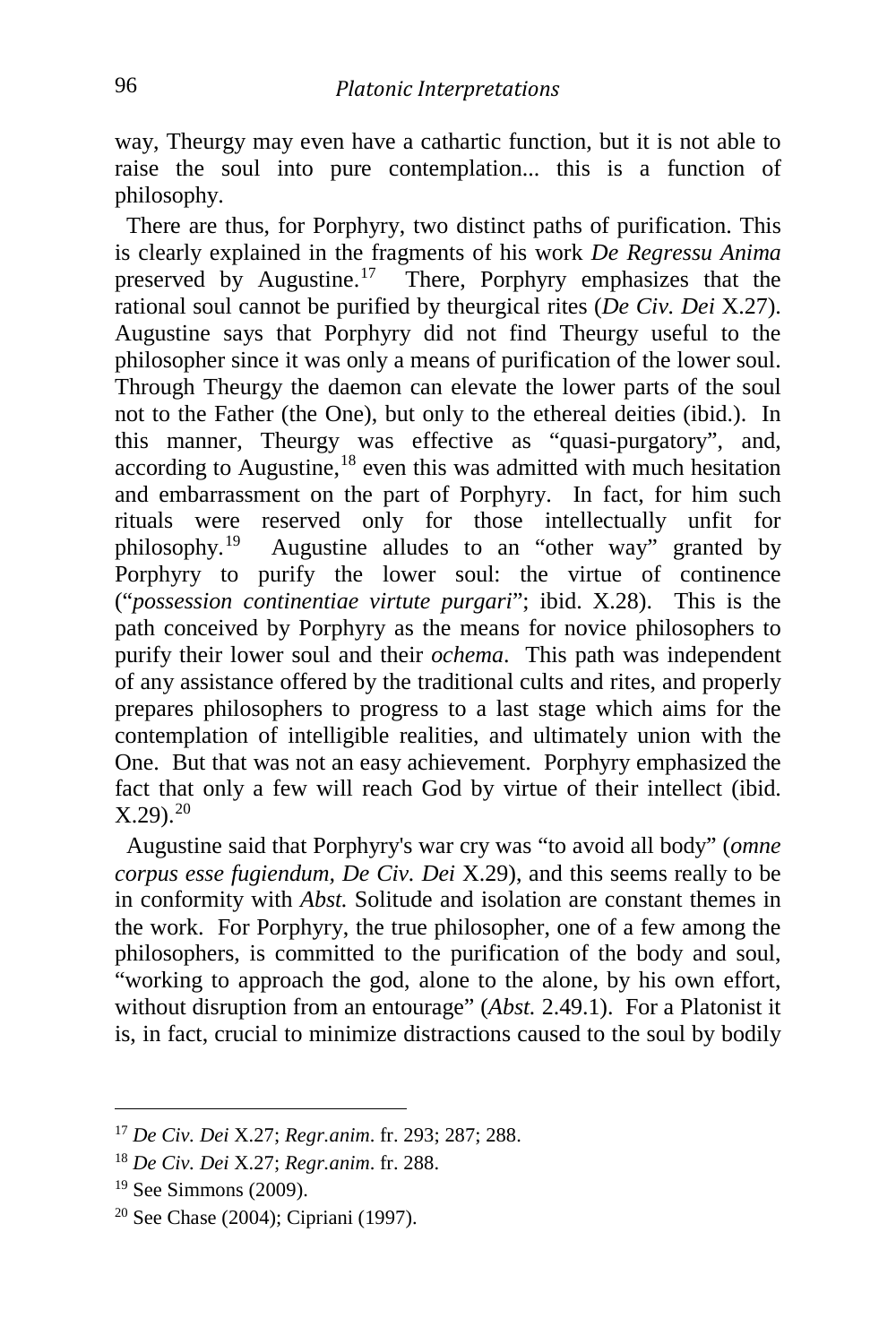affections, and this was also true for Iamblichus. However, Porphyry's philosophical asceticism is far more extreme than Plato's. The few ones willing to be a true philosopher must follow a rigid ascetic conduct that goes far beyond protecting themselves from contaminations by eating the wrong kind of food; even though still living in community, they should distance themselves from social life, seeking solitude and silence, in preparation for death.

 Plato characterized the philosophical life as practicing to die (άποθνήσκειν μελετῶσι, *Phd.* 67e5).<sup>[22](#page-7-1)</sup> The body, according to Plato's Socrates, is very distracting. It has to be fed, it gets sick, it causes us desires and fears, and we must fulfill its general needs. But even though Plato has affirmed that "we must keep ourselves pure from it [the body] until God himself sets us free" (*Phd.* 67a),<sup>[23](#page-7-2)</sup> and that purification consists in "separating, so far as possible, the soul from the body and teaching the soul the habit of collecting and bringing itself together from all parts of the body, and living, so far as it can, both now and hereafter, alone by itself, freed from the body as from fetters" (*Phd.* 67c-d), [24](#page-7-3) he never ceased to care about corporeality and political life.<sup>[25](#page-7-4)</sup> Porphyry, however, seems to discard these concerns in the more advanced stages of the philosopher's development.

 Porphyry formalized and systematized a scale of virtues, [26](#page-7-5) and in it the political virtues were contemplated as the first to be cultivated because they were intended to impose measures on the passions associated with the activities of human nature. He, however, made it clear that the political virtues were only a preliminary stage

<span id="page-7-0"></span> $21$  The Platonists generally believed that the soul descends from the immaterial and divine realm in order to engage with materiality. Theories about the cause of this descent are many and diverse, but regardless of why it occurs, the soul is now in the material, changing, mortal world, the farthest from God, and in a body that demands its attention. However, the soul is able to turn to God again, and philosophers must work to purify themselves from the contaminating effects of existence in the material world.

<span id="page-7-1"></span><sup>22</sup> Compare with Porphyry, *Abst*. 1.51.3.

<span id="page-7-2"></span><sup>23</sup> All translations from *Phaedo* are by Harold North Fowler.

<span id="page-7-3"></span><sup>24</sup> Compare with Porphyry, *Abst*. 4.20.9: "Purification is separation from all these, purity is singling out".

<span id="page-7-4"></span><sup>25</sup> E.g. *Laws* and *Philebo*, later writings of Plato.

<span id="page-7-5"></span><sup>26</sup> See Porphyry*, Sententiae,* 26. See also Fideler's introduction in Zimmern's translation of *Porphyry's Letter to his wife Marcella* (1986) 29-32; Simmons (2015) 115-125; Goldin (2001).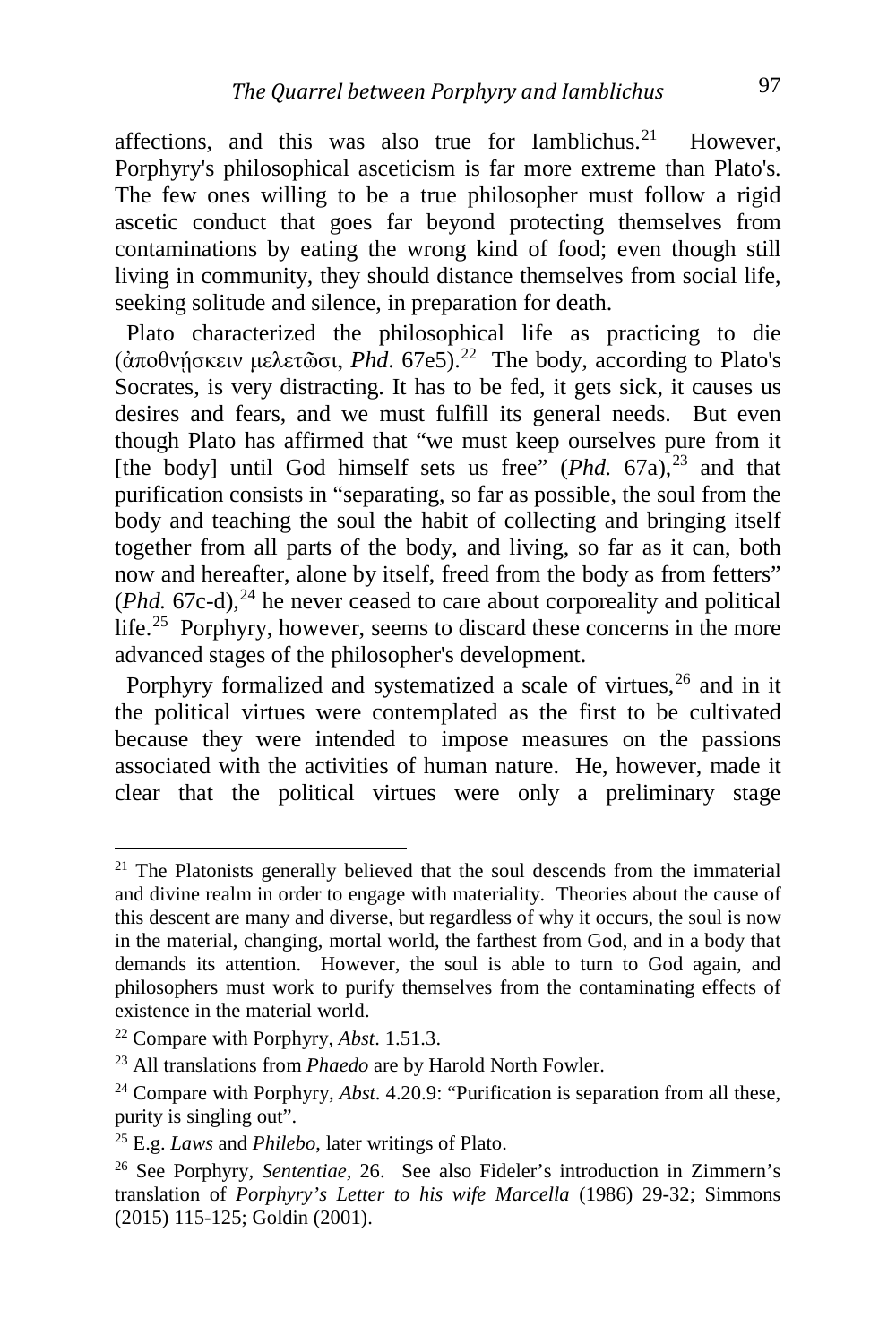(πρόδρομοι) to the highest virtues which aimed at detachment from passions, as much as possible, to bring man near to the assimilation in the divine.<sup>[27](#page-8-0)</sup> His asceticism gains even more strength with the philosophical endorsement of his master's doctrine concerning matter, which considered it as the cause of evil. $^{28}$  $^{28}$  $^{28}$ 

 There is a clear ascetic motivation of Porphyry inspired by the image he bequeathed to us of his master. Among many references in this regard, [29](#page-8-2) the first words of *On the Life of Plotinus*, written by Porphyry, points to this direction: "Plotinus, the philosopher who lived in our time, seemed ashamed of being in the body." (*Life of Plotinus*, 1). This scenario of rejection of matter, to a greater or lesser extent, was, as is well known, quite common in late antiquity, with its most extreme expressions in Christian self-mortification and the Gnostic depreciation of materiality.<sup>[30](#page-8-3)</sup>

 The fact that Porphyry imposed such sharp criticisms to the Egyptian Anebo confronting the ritualistic practices that Iamblichus promoted and employed in his School, presupposes a well-structured philosophical ground, one in which Theurgy does not have the power to elevate the soul beyond a matter that was considered as the source of evil. And even this scanty recognition that Porphyry ascribes to theurgical rituals, of purification of the lower soul, becomes frivolous by ensuring that another path is to be followed by the philosopher, a path where the purification of the "pneumatic part" and the yearned for

<span id="page-8-0"></span><sup>27</sup> Porphyry, *Sententiae* (ch. 32). See also O'Meara (2003) 44-46.

<span id="page-8-1"></span><sup>&</sup>lt;sup>28</sup> Cf. *Enn*. I.8(51), 3.35-40 (τὴν ὑποκειμένην). On matter characterized as τὴν ὑποκειμένην see: *Enn.* II.4(12), 5.18-19. See also O'Brien (1969) and Brisson (2014). For Porphyry on evil: *Sententiae* 8. For Porphyry on matter: *Sententiae*  20.

<span id="page-8-3"></span><span id="page-8-2"></span><sup>&</sup>lt;sup>29</sup> Besides Plotinus' biography written by Porphyry, depicting him as a reluctant earthly being longing to free his soul from the shackles of the body, there is, for example, in Plotinus' own treatise about love, a declaration of his chastity, where he condemns sexual relationship as a faulty act (*Enn.* III.5(50)1, 34). Both, Plotinus and Porphyry, seem to express the same disdain in respect to the descent of the soul to the material world: Porphyry, in *Abst.* 1.30.2, by making an analogy saying that we are in exile from our homeland, and that we should make the effort to remind ourselves of its manners and language in preparation for our return, practically repeats Plotinus' statement that: "We must fly from here and separate ourselves from what has been added to us" (*Enn.* IV.8.4; see also II.3.9). <sup>30</sup> Cf. Dodds (1965) 35.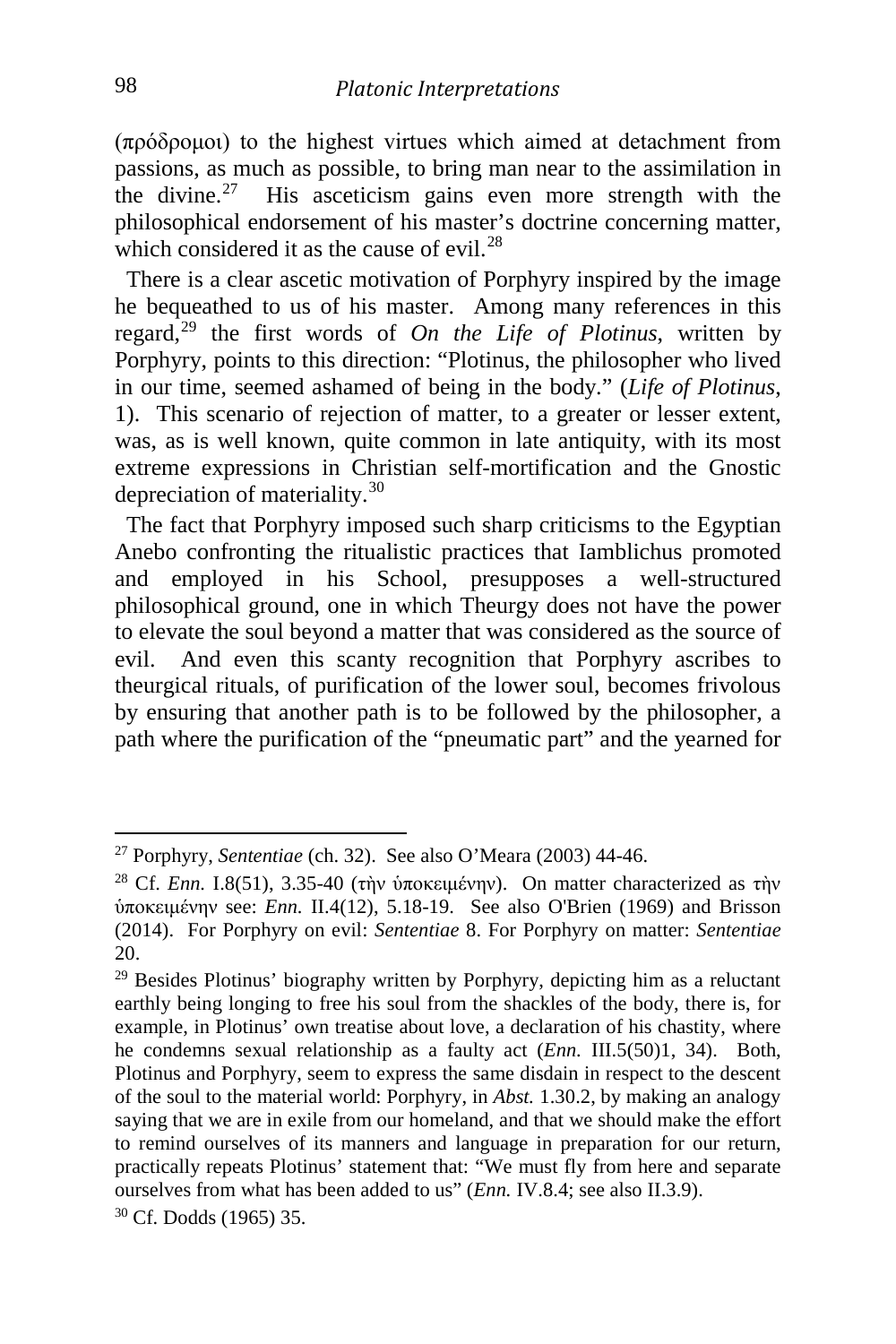ascension of the intellectual soul back to the One were achieved "by yourself". [31](#page-9-0)

#### Iamblichus' response

 Given the nature and tone of the criticisms, Iamblichus' response under the pseudonym of Abammon immediately demonstrates a coherent maneuver suggesting his intention to impose and defend the whole ritualistic tradition derived from Egyptian wisdom. Iamblichus sees himself not as an innovator, but as the defender of a tradition, a fact reinforced by the adoption of the pseudonym, an ancient practice used as a means to reinforce prestige by referring to a traditional source of wisdom. For Iamblichus, Egypt was the chief source of Greek wisdom, and, as is known, Pythagoras and Plato before him actually were believed to have studied there. $32$  Thus, it is not possible to dissociate "Egyptian" wisdom from the set of practices it encompasses, since such practices not only reflect such wisdom but are intrinsic to it. Their merits must then be defended against the accusations of being mere witchcraft, or even charlatanism. Under such an understanding, it is Porphyry, with his resistance to ritualistic practices as a form of aid to the soul's ascension, who lost the trail of the sources of his own knowledge and, thereby, also lost the means of attaining the ultimate goal of philosophy. It is in this context that Iamblichus ironically addresses Porphyry as if he were a pupil seeking to learn from an Egyptian priest.<sup>33</sup> The proper approach to the soul's ascension could not be solely the ascetic and theoretical discipline of Porphyry. Iamblichus, then, proposes Theurgy, the action of the gods during ritual acts, as a means for the human being to fulfill the innate impulse to return to the Good / One (ἐπιστροφή); an aim which Iamblichus insistently claims to be fundamentally the same as philosophy's. Such ascent, however, is not urged without first recognizing man's own ugliness in comparison to divine beauty.<sup>34</sup> The

<span id="page-9-0"></span><sup>31</sup> *De Regressu Animae*, fr. 2, 19, 21‑28.

<span id="page-9-1"></span><sup>32</sup> Cf. *de Myst.* I.1.2,8-3,4; see also Clarke; Dillon; Hershbell (2003) 5 n. 5.

<span id="page-9-2"></span><sup>33</sup> Cf. *de Myst.* I.1.2,4-7. About the possibility of a noble priesthood ancestry of Iamblichus, related to the Priest-Kings of Emesa, see: Clarke; Dillon; Hershbell (2004) XIX. All translations from *de Myst*. are by Clarke; Dillon; Hershbell (2004).

<span id="page-9-3"></span><sup>34</sup> Cf. *de Myst*., I, 11, 39, 13. Iamblichus acknowledges the human soul's dependency and inferior status within the divine hierarchy, and he is quite direct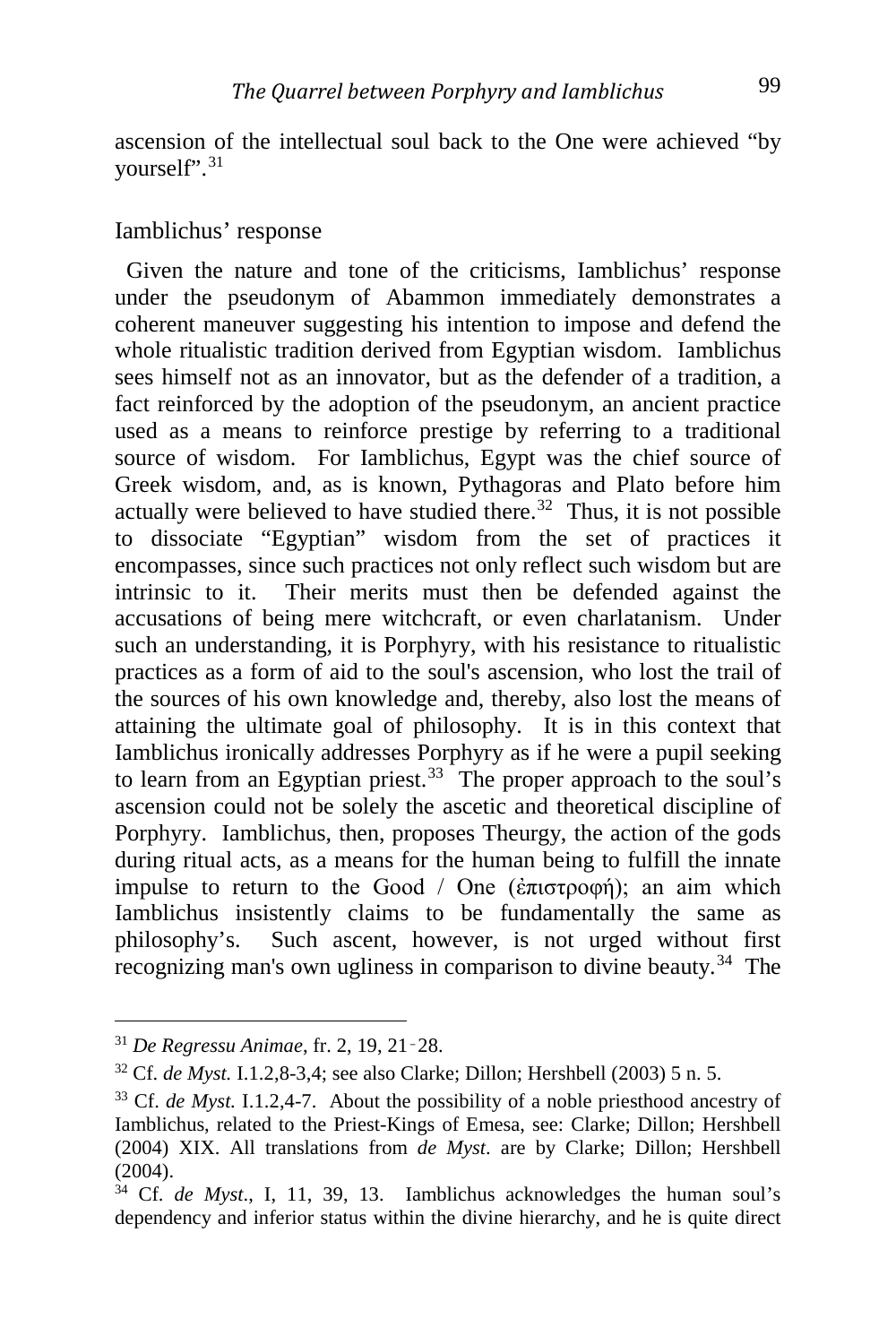innate urge for the Beautiful, and the subsequent return to the Good, is fulfilled by Theurgy, the path to *eudaimonia.* [35](#page-10-0)

 In a strategic maneuver using the Platonic concept of participation (μετέχειν), Iamblichus established, against Porphyry and Plotinus, his distinction between the soul and the *Noûs*, affirming the *Noûs* as being anterior to and separated from the soul, and, therefore, ontologically other. [36](#page-10-1) Accordingly, because of this, the soul descends completely into materiality. And, although there is an apparent hiatus between the human being and the divine *Noûs*, it is precisely this distance that forms the foundation of Iamblichus' doctrine of a divine hierarchy that links and unifies the Good and the divine *Noûs* with the human souls. Man rises in this hierarchy by means of an elaborated *paidea* of ethical, virtuous and scientific progression. The human soul, which finds itself in materiality, far distanced from the Good/One and the *Noûs*, has in its primary foundations, i.e. the gods, the essential and indissoluble bond of attachment to both.

 Even though, for Iamblichus, the human soul is distinct from all the higher entities and separate from Intellect, it does possess a disposition toward intellection (κατὰ νοῦν διάθεσις; *de An*. 457.48,7). In *de Myst*. I.5, we are told that the essence of the Good (οὐςία τοῦ ἀγαθοῦ) is not present to human souls but the pure/purified souls "do enjoy a degree of retention and possession of it" (*de Myst*. I.5.15,13). What the soul possesses is a capacity, good in form (ἀγαθοειδῆ; *de An*. 457.48,8), to engage in intellection at different levels, but for that the soul is dependent on the higher entities.<sup>[37](#page-10-2)</sup> Yet, it is by means of materiality itself that one finds the fundamental and sacred means of access to the immaterial. It is through materiality that we stimulate our intellectual disposition (διάθεσις), attuning ourselves to the higher realms: *de Myst*. V.23.232,13-233,8

…for matter also issues from the father and creator of all, and thus gains its perfection, which is suitable to the reception of gods. And, at the same time, nothing hinders the superior beings

<span id="page-10-2"></span><sup>37</sup> See Finamore (2017) 370-373; (2018) 97-108.

about it: "so far as concerns the divine perfection, even the perfect soul is incomplete" (*de Myst.* III.149.10), a "nothing" compared to the gods (cf. *de Myst.* I.15.47.13–48.4), and he also states that she is "at the bottom, deficient, and relatively imperfect within the intermediaries" (*de Myst.* I.21.2).

<span id="page-10-0"></span><sup>35</sup> Cf. *de Myst*. X.5.

<span id="page-10-1"></span><sup>&</sup>lt;sup>36</sup> As evinced by Finamore (1997), and more recently in Finamore (2017) 368-373.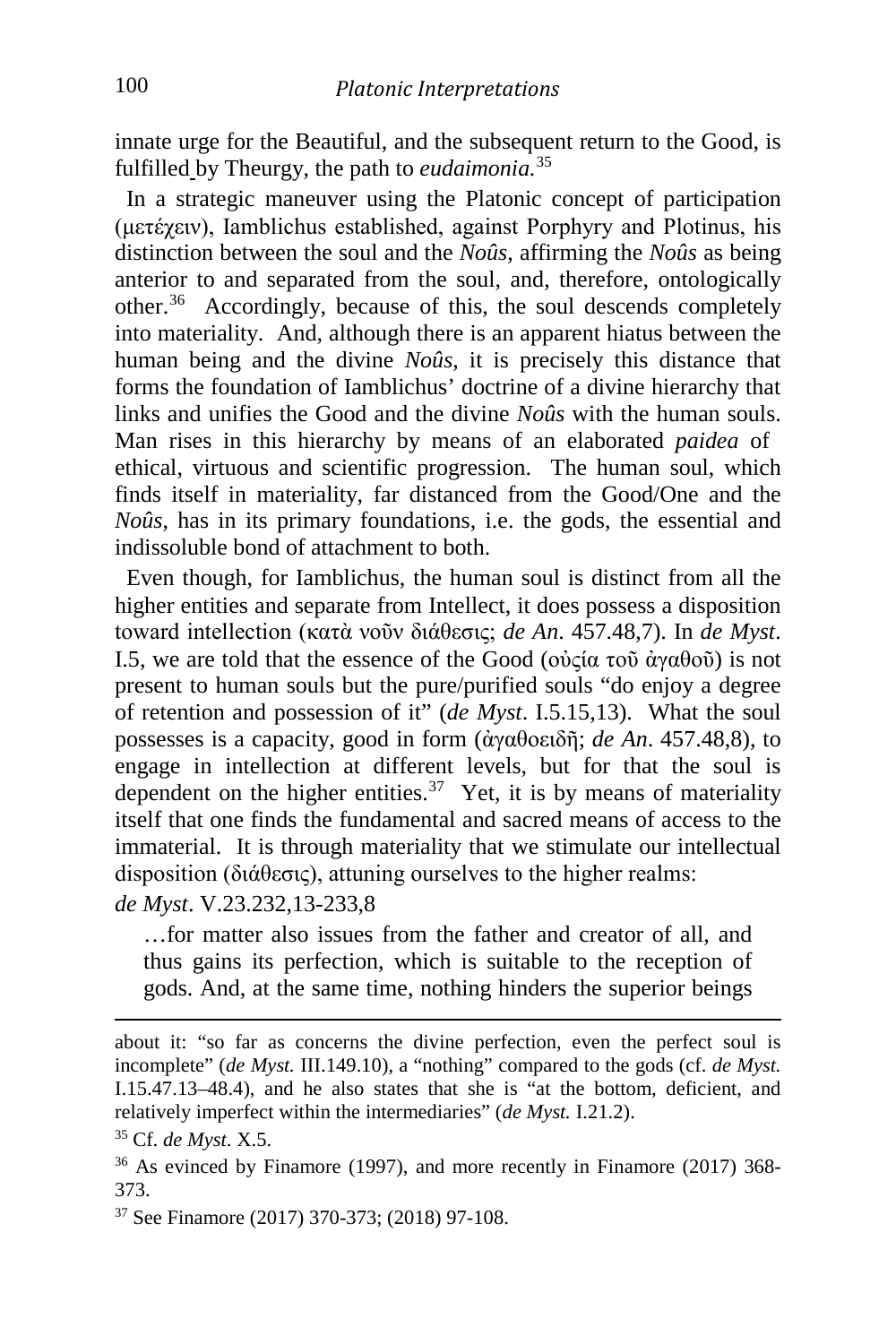from being able to illuminate their inferiors, nor yet, by consequence, is matter excluded from participation in its betters, so that such of it as is perfect and pure and of good type is not unfitted to receive the gods; for since it was proper not even for terrestrial things to be utterly deprived of participation in the divine, earth also has received from it a share in divinity, such as is sufficient for it to be able to receive the gods. (*de Myst*. V.23.232,13-233,8)

This is of great importance if we consider the context in which Iamblichus was immersed, remembering that around him were schools of thought that assumed matter as the principle of evil, from which man must release himself. The position of Iamblichus in relation to matter comes to be decisive in his sophisticated theory of symbols, by which he brilliantly argues for the efficacy of ritual.

 In his view of a unified cosmos, coupling sensible and intelligible, material and immaterial, the symbols (σύμβολα - σύνθηματα), preserved by an archaic knowledge, establish a bond and the key of access to the immaterial in matter, due to its essential and gnostic correspondences. Due to the divine illumination, [38](#page-11-0) in the proper context the symbols reveal the ethereal experience of the divine. Thus, in *de Myst.* III.17 (141,11– 12), Iamblichus talks about "pebbles, staffs, wood, stones, fire, barley" as examples of illuminated objects. Nevertheless, we learn a few lines later (142,3–7) that divine illumination is not limited to inanimate objects but also reaches human beings. In both cases, receptivity (ἐπιτηδειότης) is the key factor. Differently from inanimate objects, however, human beings need to purify themselves properly to be able to receive the divine illumination. The degree to which one will consciously experience the visions during the possession states, while being able to remember it afterwards, depends on whether the possessed is in participation (μετουσία), communion (χοινωνία) or union (ἕνωσις) with the divinity. [39](#page-11-1) "Iamblichus implies that participation involves experiencing divine consciousness but not remembering the experience, while communion and union imply increasing familiarity and affinity with,

<span id="page-11-0"></span><sup>38</sup> As John Finamore (1999) notes: "Iamblichus defends the view that although the gods are superior to us and exist separately, they illuminate this realm with their light. It is this light that allows the gods' presence in this lower world." (87) Cf. also Addey (2014) 222-237, and Finamore (1993) 55–64.

<span id="page-11-1"></span><sup>39</sup> See Addey (2014) 229-237, and Finamore (2013) 351-354.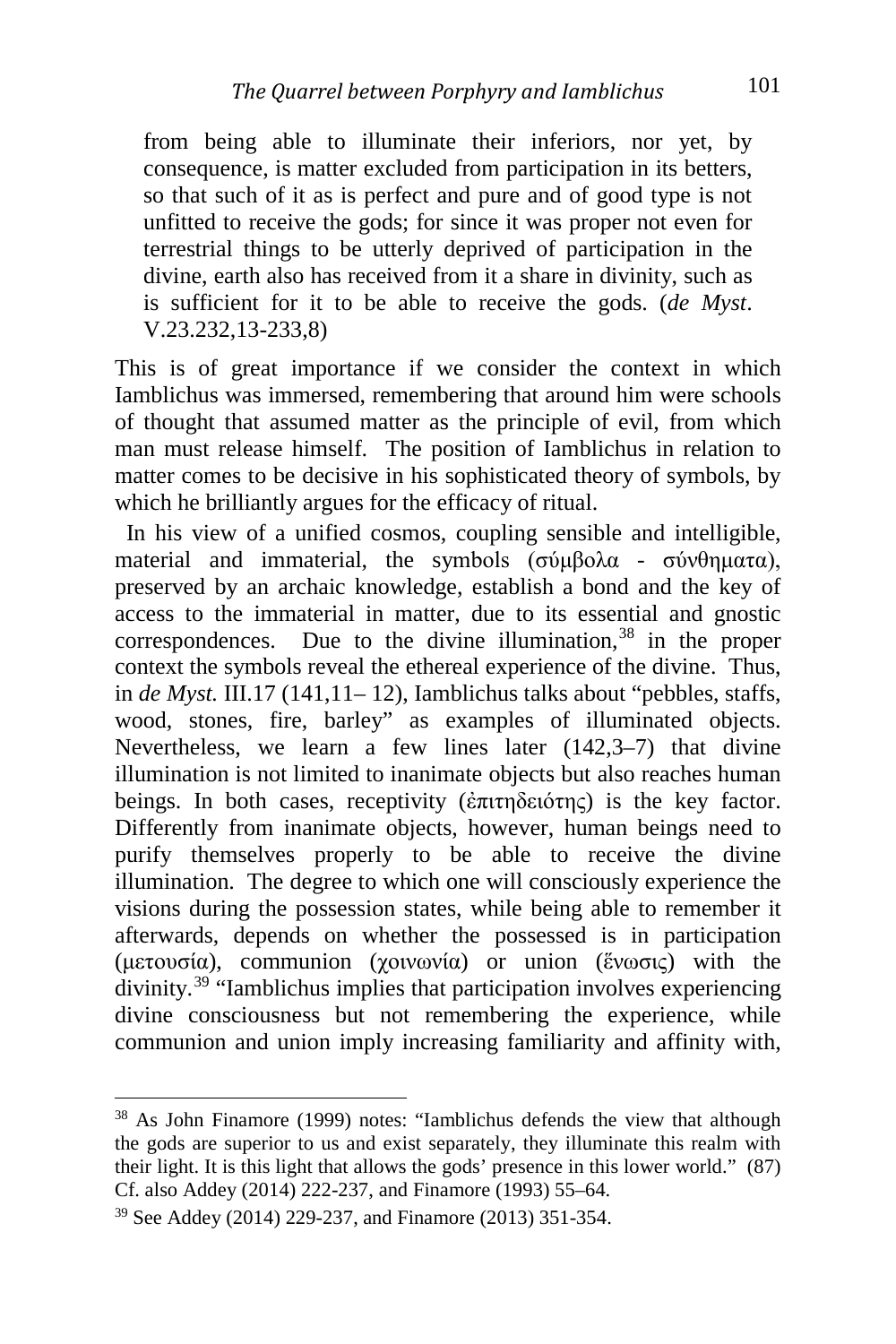and consequently memory of, the divine visions experienced during the possession state." (Addey, 2014, 230) The development of this receptivity is achieved by means of an elaborated *paidea* of ethical, virtuous and scientific progression. [40](#page-12-0) Thus, in cases of union with the divinity, as John Finamore (2013) explains, "in which the theurgist or medium is conscious of the images and can report them after the rite is completed, the gods' illumination affects only the ethereal vehicle and not the rational soul itself. This requires rigorous philosophical training so that the rational soul stays alert and 'tuned in' as the rite is underway." (353) The purity of this experience was the goal: to be pure and unified with your primordial divinity without any affectation (πάθος) from matter. This perfect purity is reached only by the few purified souls.<sup>[41](#page-12-1)</sup> To attain that, one must rise up a scalar gradation of this pure experience. The pursuit of this perfect purity is initiated by the soul's connatural *gnosis* (ἔμφυτος γνῶσις) about the gods and natural desire (ἐφέσει) towards the Good. [42](#page-12-2) In this context Theurgy presents itself as a *téchne* (θεουργικὴ τέχνη; *de Myst*. II.10.92,3-5) that facilitates divine union and purification, which occur beyond any thought (ὑπέρ πᾱσαν νόησιν; *de Myst*. II.11.96,14) and knowledge (ὑπερήνωται; *de Myst*. II.11.98,9). It combines the highest philosophical knowledge, the noetic, with the mystical experience of the divine manifestation.

 The foundations of Iamblichus' explanation of the efficacy of rituals and divine manifestations are completed by an aesthetic-gnosticontological binding between symbol, *phantasía* and *ochema*. The Iamblichean *ochema-pneuma* assumes a distinguished metaphysical importance in relation to the Porphyrian doctrine in his decisive step of immortalizing it, making it the eternal vessel of the soul and, thereby, assuring the eternity of one's individuality, which is only transcended by the few pure souls in their union with the One. Notwithstanding, even the pure souls will be enwrapped by their vessels once again in their next and necessary descent, since for Iamblichus there is no definitive return to the One. Moreover, the *ochema* is endowed, as it is for Porphyry, with a fundamental faculty for human cognition, the *phantasía*. In the ritual, the correct application of symbols (σύμβολασυνθήματα) unveils the link between the gods and the particular in the

<span id="page-12-0"></span><sup>40</sup> See Moreira (2014).

<span id="page-12-1"></span><sup>41</sup> See Moreira (2017).

<span id="page-12-2"></span><sup>42</sup> Cf. *de Myst.* I.3.7,12–8,2.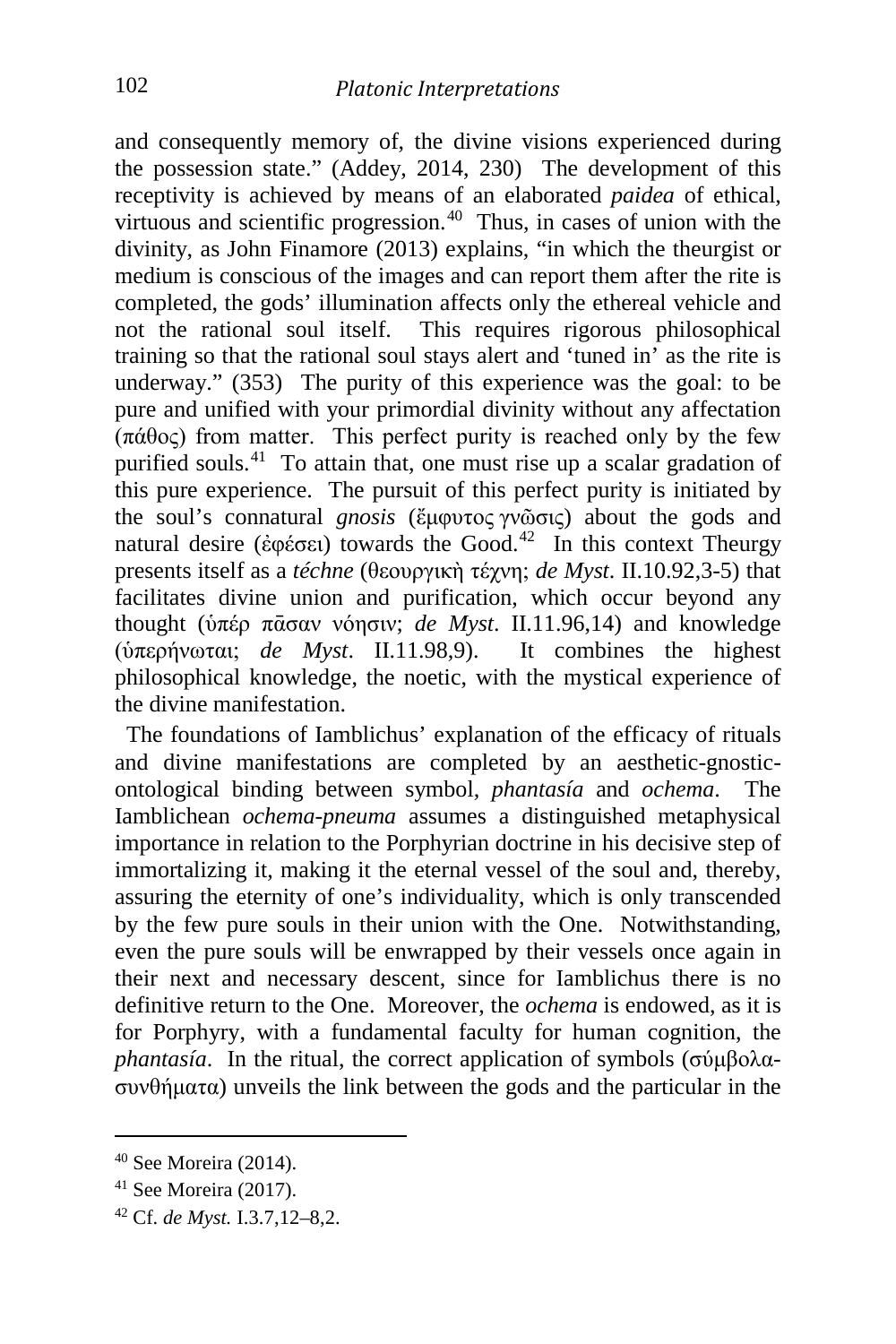sensible world that correspondingly partakes of them.<sup>43</sup> The theurgist (θεαγωγοῦντι) sees the descending divine *pneuma* and "is mystically obedient to and directed by it" (*de Myst*, III.6.112,8-10). Precisely because it is situated in the *ochema* of the soul, its ethereal and luminous pneumatic vehicle, *phantasía*, the imaginative faculty of man, sensory decoder and psychic intermediary, plays the unveiling role. It is there that the deities are contemplated as their ethereal manifestations, while the human rational soul becomes connected to *Noûs*. Not only the manifestations vary according to the purity of each person's *pneuma*, but also the person's needs of material symbols. [44](#page-13-1)

 As an intermediary ontological layer between the body and the soul, *ochema-pneuma* is necessarily also between the particular and the universal. This means that it is involved, on one hand, with the process of sensory reception, and on the other, with the application of the universal to the particular. Symbols receive the divine illumination and have the power to engage our intellectual disposition. A symbolic connection is thus established that awakens the revelation and allows the manifestation of a corresponding divinity's *phásmata* that can be contemplated in *phantasía.* Let us remember here Iamblichus' insistence that the divine does not manifest itself by human coercion,<sup>[45](#page-13-2)</sup> not at all, but by its goodness and the recognition of itself in the symbol.

 The ideal condition for human beings to receive the divine illumination is by having a pure *pneuma* and a rational soul philosophically prepared to properly engage in intellection. The purer the *pneuma* the higher the deities to which one ascends, closer to the

i,

<span id="page-13-0"></span><sup>43</sup> See Shaw (1995) 48-50. It is known that Iamblichus accepted the doctrine of a divine σειρά, i.e., each god is the patron of a series of beings that unfolds hierarchically through the several layers of reality, from the Intelligible to the material realm (cf. Dillon, 1973, 291 and 416). Note also that errors can occur in the theurgic process resulting in the subversion of ritual power and the manifestation of subversive inferior beings (*de Myst*., II.10.91,6-92.5). Such errors occur by the ignorance and impurity of the executor of the ritual (*de Myst*., II.10.92,6-11, II.11.95, 12-96.5). The dangers of polluted (μιασμούσ) people performing rituals are strongly emphasized by Iamblichus (*de Myst*., III.31.176,13-117,6 III.13.130,2-3; III.13.130,3-6; III.13.129,17-18; 131,6-14; III.29.173,2-6; III.31.177,7-12).

<span id="page-13-1"></span> $44$  See Shaw (1995) 143 – 152.

<span id="page-13-2"></span><sup>45</sup> Cf. *de Myst*, I.21.66,6-16; II.11.95,15-99,10; III.1.100,10-101,7; III.18-19; III.22.153,18-154,17; III.31.178,16-179,12.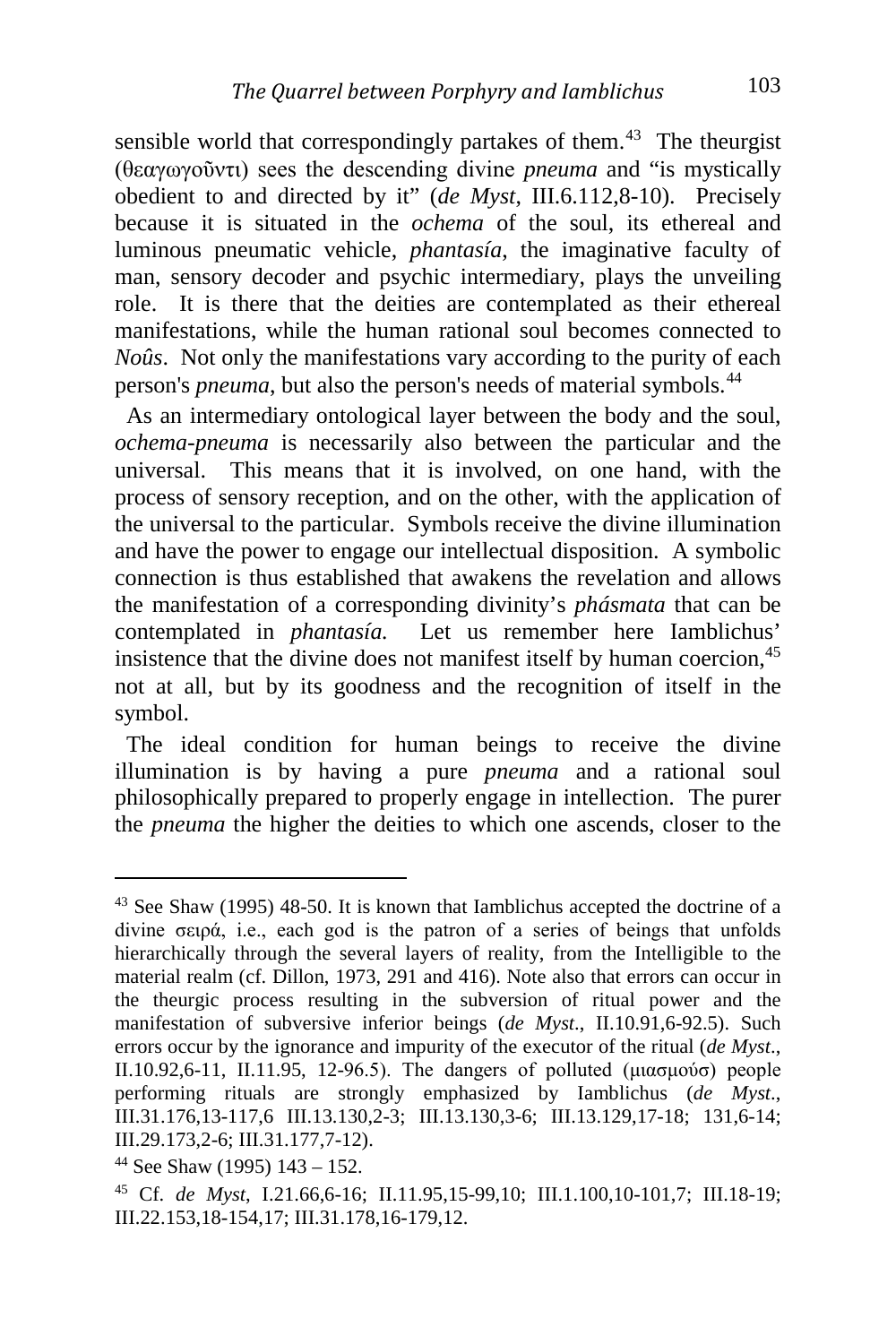One. As Finamore (2017) explains: "A successful ascent comes about because the soul undergoes ritual purification, gradually is raised stage by stage to the Intelligible realm, and thereby becomes more likely to attain to intellectual thought. At the moment when the soul succeeds and starts to think intellectually, it is not merely in the presence of the Intellect. It is united to it."<sup>[46](#page-14-0)</sup> (376) It is then by "pure and blameless intellections (καθαραῖς καὶ ἀμέμπτοις νοήσεσιν) which it has received from all eternity from those same gods" that the human soul joins itself to them in *gnosis* (cf. *de Myst*. I.3.9,12-13). Differently from human reasoning, *gnosis* of the gods does not involve otherness, [47](#page-14-1) in this way, the "pure intellections" (καθαραῖς νοήσεσιν) necessarily transcend the *lógos* in the sense of rational discourse. The "first principles of *lógos*  and life" (τοῦ λόγου καὶ τῆς ζωῆς άρχῶν; *de Myst*. Ι.3.9,5) are aprioristic to any attempt to demonstrate them that we might have. It is a mystery so transcendent that we are not allowed to express it verbally, but it is revealed to us, from within our own soul, or from without, but not by thought and reasoning.

#### Final remarks

 In his responses to his critical interlocutor, Iamblichus presented, in *De Mysteriis,* a sophisticated and innovative philosophical explanation of the true nature of the interactions between the divine and human as found in traditional Greek cults and the theurgical art (by means of rituals, sacraments, prayers and oracles). This paper traced the two core philosophical differences that led these two philosophers of the Ancient (Neo)Platonic school to divergent philosophical and soteriological paths, and brought about this singular quarrel between

<span id="page-14-0"></span><sup>46</sup> Nonetheless, it is important to remember that, for Iamblichus, human souls are "in a precarious situation since our souls are weak and structured to descend again even as we are engaged in intellectual thought. Such is our nature, and so we shall eventually cease intellection and will return to our earthly life, where we will simultaneously be engaged in lower-order thinking and striving to ascend again." (Finamore, 2017, 378-379) See also Finamore, 2018, 108-110.

<span id="page-14-1"></span><sup>47</sup> Cf. *de Myst.,* I.3.9,8-11; I.3.9,11-13; I.3.10,4-7. As Gregory Shaw (1995) explains: "Iamblichus's reference to *noēsis*, *gnōsis*, or *eidēsis* to describe contact with the gods should not be confused with human modes of understanding. These terms were used as metaphors to describe the soul's pre-essential contact with the gods, and Iamblichus alwaus qualified them as innate (*emphutos*), natural (*sumphutos*), uniform (*monoeidēs*), or pure (*katharos*) to distinguish them from human understanding." (120 – 120)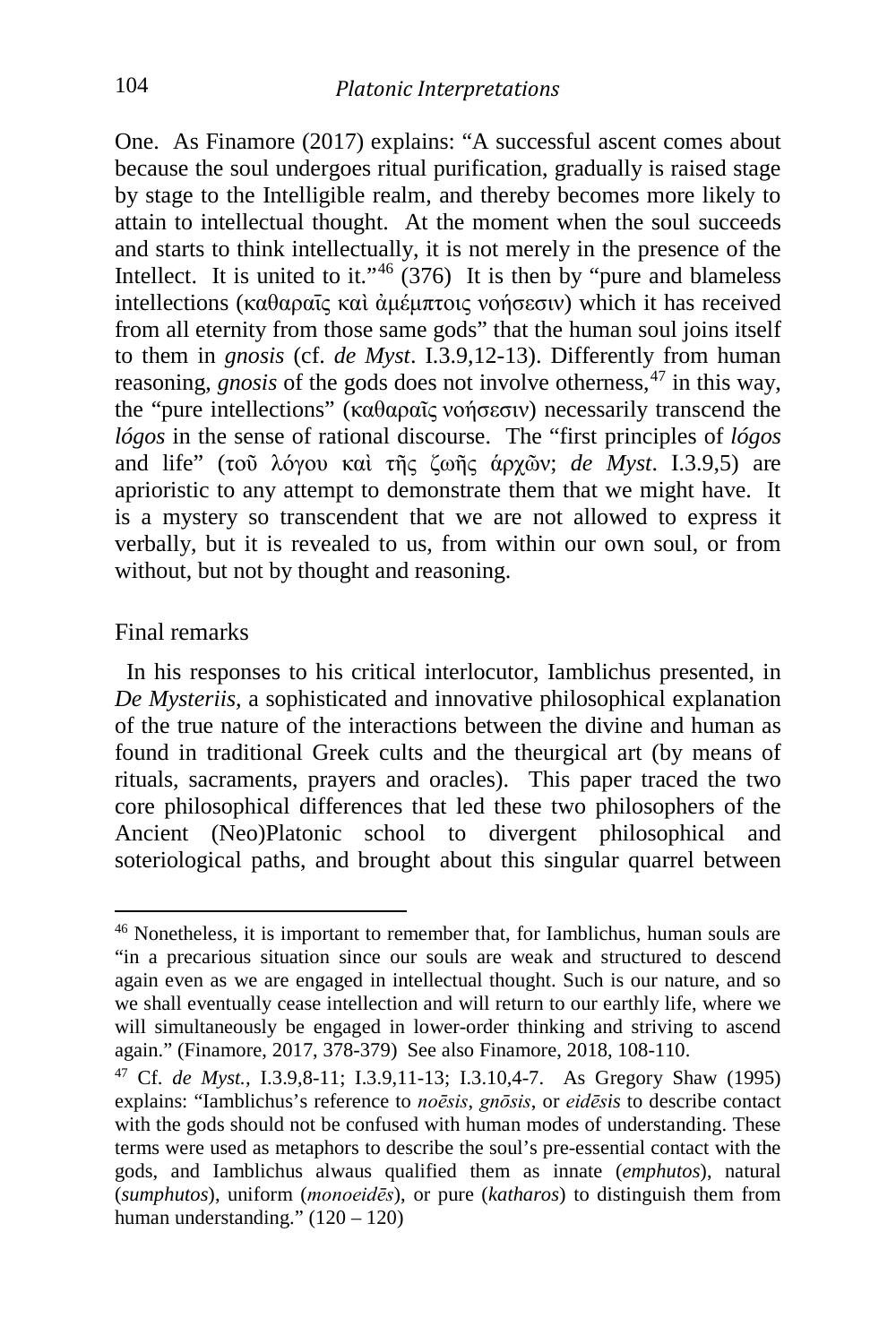them. One of the differences concerns the nature of materiality, if matter itself must be regarded as an obstacle to the ascension of the soul or as propitious for its purification. The other is about the nature of the pneumatic vehicle (*ochema-pneuma*) of the soul and its role in the purification of the soul. Iamblichus and his response to Porphyry provided substantial innovations that established much of late Neoplatonists' philosophy

### Bibliography

Editions and Translations of Primary Sources:

- Augustin. 2012. *Confessioni. La trinità. La città di Dio. Testo latino a fronte*. Edited by Giovanni Catapano, Beatrice Cillerai, Giovanni Reale, and Luigi Alici. Milano: Bompiani.
- Iamblichus. 1973. *Iamblichi Chalcidensis: In Platonis Dialogos commentariorum Fragmenta.* Edited with translation and commentary by John M. Dillon. Leiden: Brill.
- -------- 2002. *De Anima.* Text, translation, and commentary by John F. Finamore and John M. Dillon. Leiden: Brill.
- -------- 2004. *De Mysteriis*. Translated by Emma C. Clarke, John M. Dillon, and Jackson P. Hershbell. Writings from the Greco-Roman World, no. 4. Leiden ; Boston: Brill.
- Plato. 1966. *Plato: In Twelve Volumes. 1: Euthyphro. Apology. Crito. Phaedo. Phaedrus*. Translated by Harold North Fowler. The Loeb Classical Library 36. Cambridge, Mass: Harvard Univ. Press.
- Plotinus. 1966. "*Enneads*." In *Plotinus*, translated by A. H. Armstrong. Loeb Classical Library 440–445. Cambridge, Mass., London: Harvard University Press; W. Heinemann.
- Porphyry. 1966. "*Vita Plotini*." In *Plotinus*, translated by A. H. Armstrong, 1–90. Loeb Classical Library 440. Cambridge, Mass., London: Harvard University Press; W. Heinemann.
- -------- 1986. *L' antro delle ninfe. Testo greco a fronte*. Translated by Laura Simonini. Milano: Adelphi.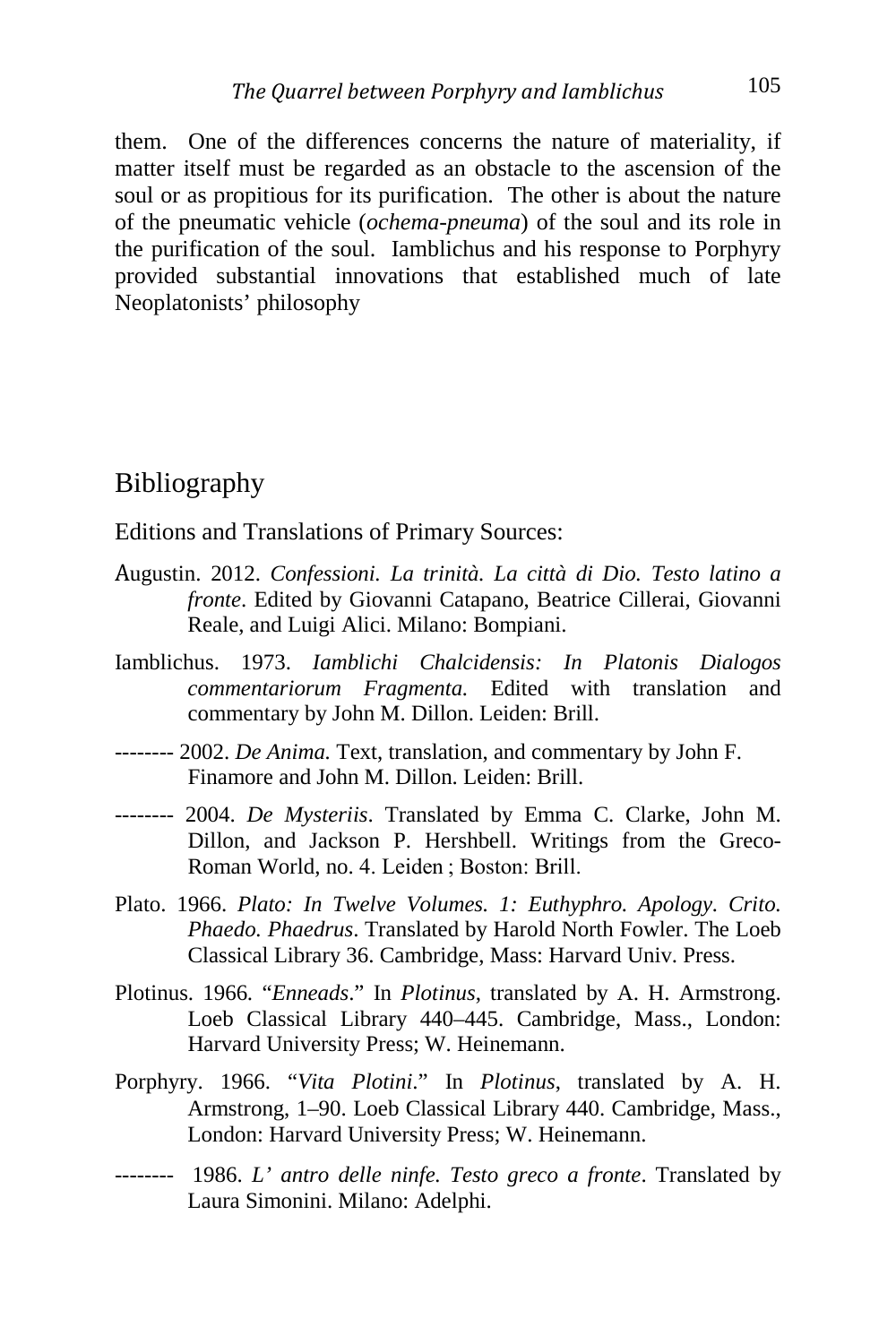- -------- 1986. *Porphyry's Letter to His Wife Marcella Concerning the Life of Philosophy and the Ascent to the Gods*. Translated by Alice Zimmern. Grand Rapids: Phanes Press.
- -------- 2005. *Porphyre: Sentences*. Edited by Luc Brisson. Histoire des doctrines de l'antiquité classique 33. Paris: Libr. Philosophique Vrin.
- -------- 2011. *Porphyrii Philosophi fragmenta: Fragmenta Arabica David Wasserstein interpretante*. Translated by Andrew Smith.
- -------- 2014. *On Abstinence from Killing Animals*. Translated by Gillian Clark. Ancient Commentators on Aristotle. London: Bloomsbury.
- -------- 2014. *To Gaurus on How Embryos Are Ensouled*. Translated by James Wilberding. Paperback edition. Ancient Commentators on Aristotle. London New Delhi New York Sydney: Bloomsbury.
- Proclus. 1899. *In Platonis Rem Publicam Commentaria*. Edited by G. Kroll. 2 vols. Leipzig: Teubner.
- -------- 2007. *Commentary on Plato's Timaeus. Eds. and Trs. H. Tarrant (Vol. 1); D.T. Runia and M. Share (Vol. 2); D. Baltzly (Vols. 3 and 4)*. 4 vols. Cambridge: Cambridge University Press.

### Secondary Sources:

- Athanassiadi, Polymnia. 1993. "Dreams, Theurgy and Freelance Divination: The Testimony of Iamblichus." *The Journal of Roman Studies* 83: 115–30.
- -------- 1995. "The Oecumenism of Iamblichus: Latent Knowledge and Its Awakening." Edited by H. J. Blumenthal and E. G. Clark. *The Journal of Roman Studies* 85: 244–50.
- Addey, Crystal. 2014. Divination and theurgy in neoplatonism: oracles of the gods. Farnham; Burlington: Ashgate.
- Blumenthal, H. J. 1987. "Plotinus in the Light of Twenty Years' Scholarship, 1951 — 1971." In *Aufstieg Und Niedergang Der Römischen. Welt (ANRW). Teil 2: Principat. Band 36/1. Teilband Philosophie, Wissenschaften, Technik. Philosophie (Historische Einleitung; Platonismus)*, edited by Wolfgang Haase. Berlin, Boston: De Gruyter.
- -------- 1971. *Plotinus' Psychology: His Doctrines of the Embodied Soul*. The Hague: Nijhoff.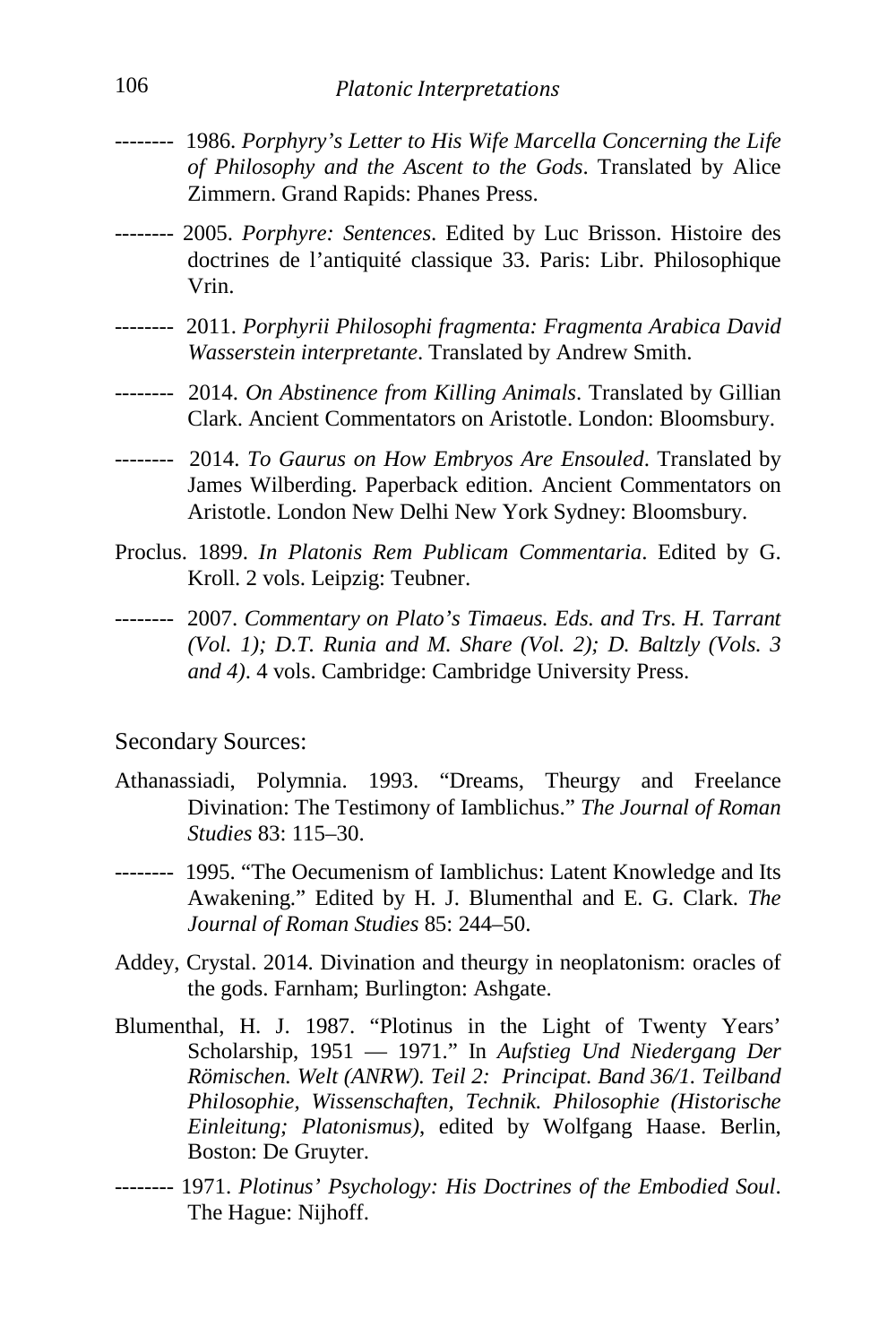- Brisson, Luc. 2014. "The Question of Evil in the World in Plotinus." In *Fate, Providence and Moral Responsibility in Ancient, Medieval and Early Modern Thought*, 49:171–86. Studies in Honour of Carlos Steel. Leuven University Press.
- Chase, Michael. 2004. "'Omne Corpus Fugiendum?' Augustine and Porphyry on the Body and the Post-Mortem Destiny of the Soul." *Chôra* 2: 37–58.
- Clarke, Emma C. 2001. *Iamblichus' De Mysteriis: A Manifesto of the Miraculous*. Ashgate New Critical Thinking in Theology & Biblical Studies. Aldershot, Hamphire, England ; Burlington, VT: Ashgate Pub. Co.
- Dodds, E. R. 1965. *The Greeks and the Irrational*. Berkeley: University of California Press.
- Finamore, John F. 1993. "Iamblichus on Light and the Transparent." In H.J. Blumenthal and E.G. Clark (eds.). 1993. *The Divine Iamblichus: Philosopher and Man of Gods*. Bristol: Bristol Classical Press, 55–64.
- -------- 1997. "The Rational Soul in Iamblichus' Philosophy." *Syllecta Classica* 8 (1): 163–76.
- -------- 1999. "Plotinus and Iamblichus on Magic and Theurgy". *Dionysius* 17: 83–94.
- -------- 2013. "Iamblichus, Theurgy, and the Soul's Ascent." In V. Adluri (ed.) *Philosophy and Salvation in Greek Religion*. Berlin; Boston: Walter de Gruyter, 343-355
- -------- 2017. "Iamblichus, the Commentary Tradition, and the Soul." In H. Tarrant, D. Baltzly, and D. Layne. *Brill Companion to the Reception of Plato in Antiquity*. Leiden; Boston: Brill Publishers, 366-380
- -------- 2018. "Iamblichus on Soul." In A. Marmodoro and S. Cartwright, *A History of Mind and Body in Late Antiquity*. Cambridge: Cambridge University Press, 97-110
- Goldin, Owen. 2001. "Porphyry, Nature, and Community." *History of Philosophy Quarterly* 18 (4): 353–71.
- Moreira, Julio Cesar. 2014. "O Caminho Virtuoso e a Teurgia de Jâmblico." *Hypnos*, n. 33: 315–23.
- -------- 2017. "The Pure Human Soul in Iamblichus: Divine or Angelic?" In *Platonic Inquiries. Selected Papers from the Thirteenth Annual Conference of the International Society for Neoplatonic Studies*, edited by Claudia D'Amico, John F Finamore and Natalia Strok, 175–86.